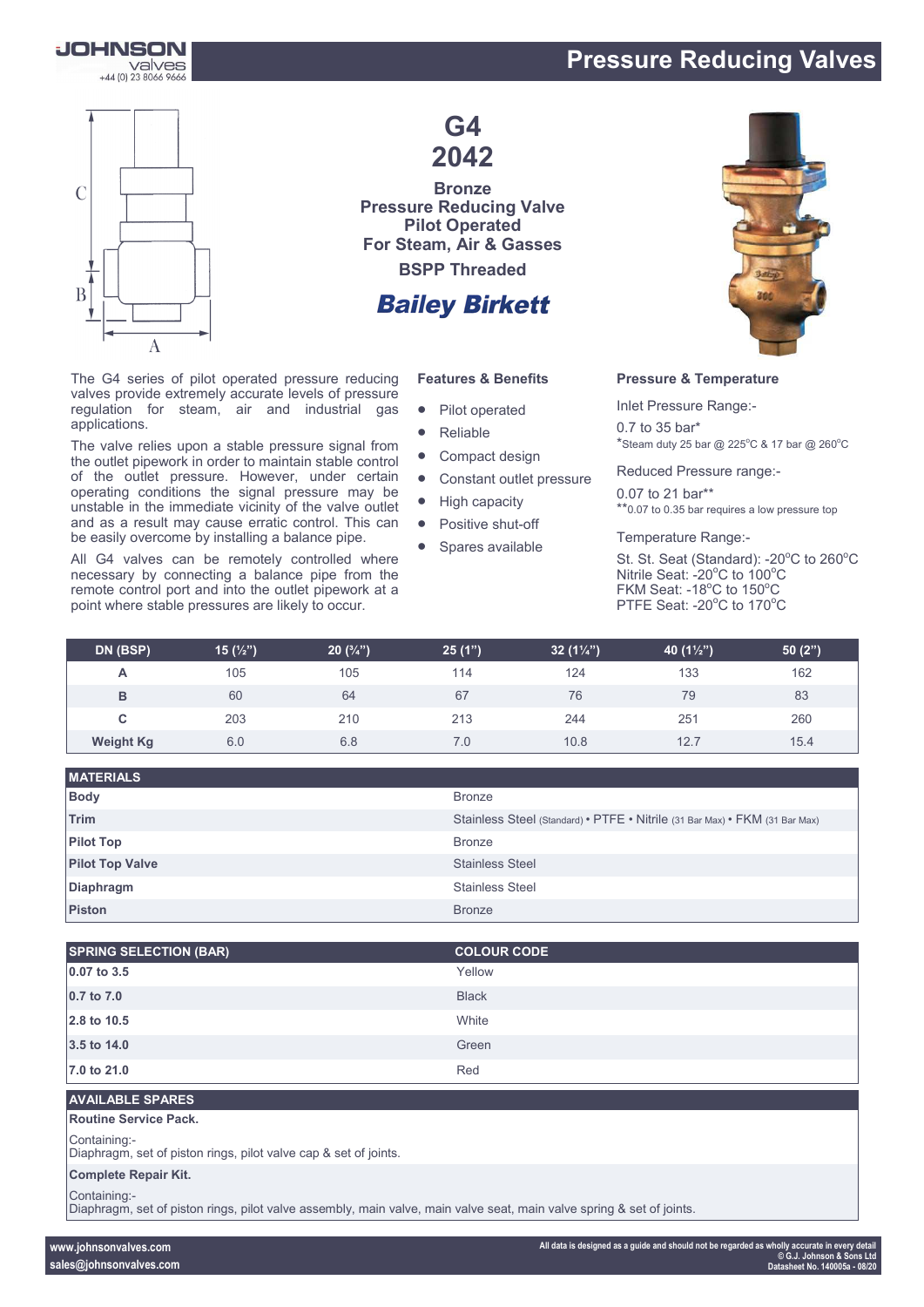

## **G4 2042**

### **Capacity Charts/Sizing**

| DRY SATURATED STEAM CAPACITY (kg/h) |                        |      |      |      |      |      |       |
|-------------------------------------|------------------------|------|------|------|------|------|-------|
| Inlet<br>(bar)                      | <b>Outlet</b><br>(bar) | 15   | 20   | 25   | 32   | 40   | 50    |
| 0.70                                | 0.35                   | 42.5 | 86.7 | 143  | 215  | 310  | 534   |
|                                     | $0.07**$               | 42.5 | 86.7 | 143  | 215  | 310  | 534   |
| 1.00                                | 0.65                   | 46.7 | 95.3 | 157  | 239  | 346  | 594   |
|                                     | 0.55                   | 49.5 | 101  | 166  | 254  | 367  | 630   |
|                                     | $0.32**$               | 49.5 | 101  | 166  | 254  | 367  | 630   |
|                                     | $0.07**$               | 49.5 | 101  | 166  | 254  | 367  | 630   |
| 2.00                                | 1.65                   | 58.7 | 120  | 197  | 300  | 434  | 747   |
|                                     | 1.30                   | 69.5 | 141  | 233  | 356  | 514  | 884   |
|                                     | 1.10                   | 75.5 | 154  | 254  | 386  | 559  | 960   |
|                                     | 0.35                   | 75.5 | 154  | 254  | 386  | 559  | 960   |
|                                     | $0.07**$               | 75.5 | 154  | 254  | 386  | 559  | 960   |
| 5.00                                | 4.30                   | 108  | 220  | 363  | 553  | 799  | 1374  |
|                                     | 4.00                   | 121  | 248  | 408  | 623  | 900  | 1547  |
|                                     | 2.75                   | 158  | 322  | 530  | 808  | 1168 | 2007  |
|                                     | 0.35                   | 158  | 322  | 530  | 808  | 1168 | 2007  |
|                                     | $0.07**$               | 158  | 322  | 530  | 808  | 1168 | 2007  |
| 10.00                               | 9.00                   | 172  | 352  | 580  | 884  | 1279 | 2198  |
|                                     | 5.50                   | 291  | 593  | 977  | 1489 | 2152 | 3699  |
|                                     | 1.20                   | 291  | 593  | 977  | 1489 | 2152 | 3699  |
|                                     | 0.35                   | 291  | 593  | 977  | 1489 | 2152 | 3699  |
| 15.00                               | 14.00                  | 207  | 422  | 695  | 1059 | 1531 | 2633  |
|                                     | 12.00                  | 330  | 673  | 1109 | 1690 | 2443 | 4199  |
|                                     | 8.25                   | 423  | 862  | 1420 | 2164 | 3128 | 5377  |
|                                     | 2.90                   | 423  | 862  | 1420 | 2164 | 3128 | 5377  |
|                                     | 0.80                   | 423  | 862  | 1420 | 2164 | 3128 | 5377  |
| 20.00                               | 19.00                  | 238  | 487  | 802  | 1222 | 1767 | 3037  |
|                                     | 12.00                  | 539  | 1101 | 1814 | 2764 | 3995 | 6868  |
|                                     | 11.00                  | 552  | 1126 | 1855 | 2827 | 4086 | 7024  |
|                                     | 4.60                   | 552  | 1126 | 1855 | 2827 | 4086 | 7024  |
|                                     | 3.10                   | 552  | 1126 | 1855 | 2827 | 4086 | 7024  |
|                                     | 1.28                   | 552  | 1126 | 1855 | 2827 | 4086 | 7024  |
| 25.00                               | 20.70                  | 500  | 1020 | 1680 | 2560 | 3700 | 6359  |
|                                     | 13.75                  | 684  | 1395 | 2297 | 3500 | 5059 | 8696  |
|                                     | 12.00                  | 684  | 1395 | 2297 | 3500 | 5059 | 8696  |
|                                     | 6.30                   | 684  | 1395 | 2297 | 3500 | 5059 | 8696  |
|                                     | 2.80                   | 684  | 1395 | 2297 | 3500 | 5059 | 8696  |
| 30.00                               | 20.70                  | 743  | 1516 | 2497 | 3805 | 5500 | 9454  |
|                                     | 16.50                  | 817  | 1667 | 2746 | 4184 | 6047 | 10395 |
|                                     | 12.00                  | 817  | 1667 | 2746 | 4184 | 6047 | 10395 |
|                                     | 8.00                   | 817  | 1667 | 2746 | 4184 | 6047 | 10395 |
|                                     | 6.90                   | 817  | 1667 | 2746 | 4184 | 6047 | 10395 |
|                                     | 4.60                   | 817  | 1667 | 2746 | 4184 | 6047 | 10395 |
| 35.00                               | 20.70                  | 930  | 1898 | 3126 | 4763 | 6884 | 11834 |
|                                     | 19.25                  | 943  | 1923 | 3168 | 4827 | 6977 | 11993 |
|                                     | 12.00                  | 943  | 1923 | 3168 | 4827 | 6977 | 11993 |
|                                     | 9.60                   | 943  | 1923 | 3168 | 4827 | 6977 | 11993 |
|                                     | 7.50                   | 943  | 1923 | 3168 | 4827 | 6977 | 11993 |
|                                     | 6.20                   | 943  | 1923 | 3168 | 4827 | 6977 | 11993 |

\*\* Low pressure top required for outlet pressures below 0.35 Bar

The Max. & Min. outlet pressure for a given inlet pressure and valve size, can be determined from the above table. E.g. a 50mm valve with an inlet pressure of 35 bar has a maximum available outlet pressure of 20.70 bar and a minimum of 6.20 bar.

To ensure the above flows, it is critical the correct size of outlet pipe is used. Contact sales for further details.

For super heated steam the above capacities need to be derated, see table below

| <b>SUPER HEATED STEAM DERATING</b> | <b>FACTOR</b>    |  |
|------------------------------------|------------------|--|
| $\overline{0}$ to 10 $\degree$ C   | Multiply by 0.96 |  |
| 10 to $50^{\circ}$ C               | Multiply by 0.92 |  |
| $50$ to $75^{\circ}$ C             | Multiply by 0.89 |  |
| 75 to 100°C                        | Multiply by 0.86 |  |
| 100 to $150^{\circ}$ C             | Multiply by 0.82 |  |